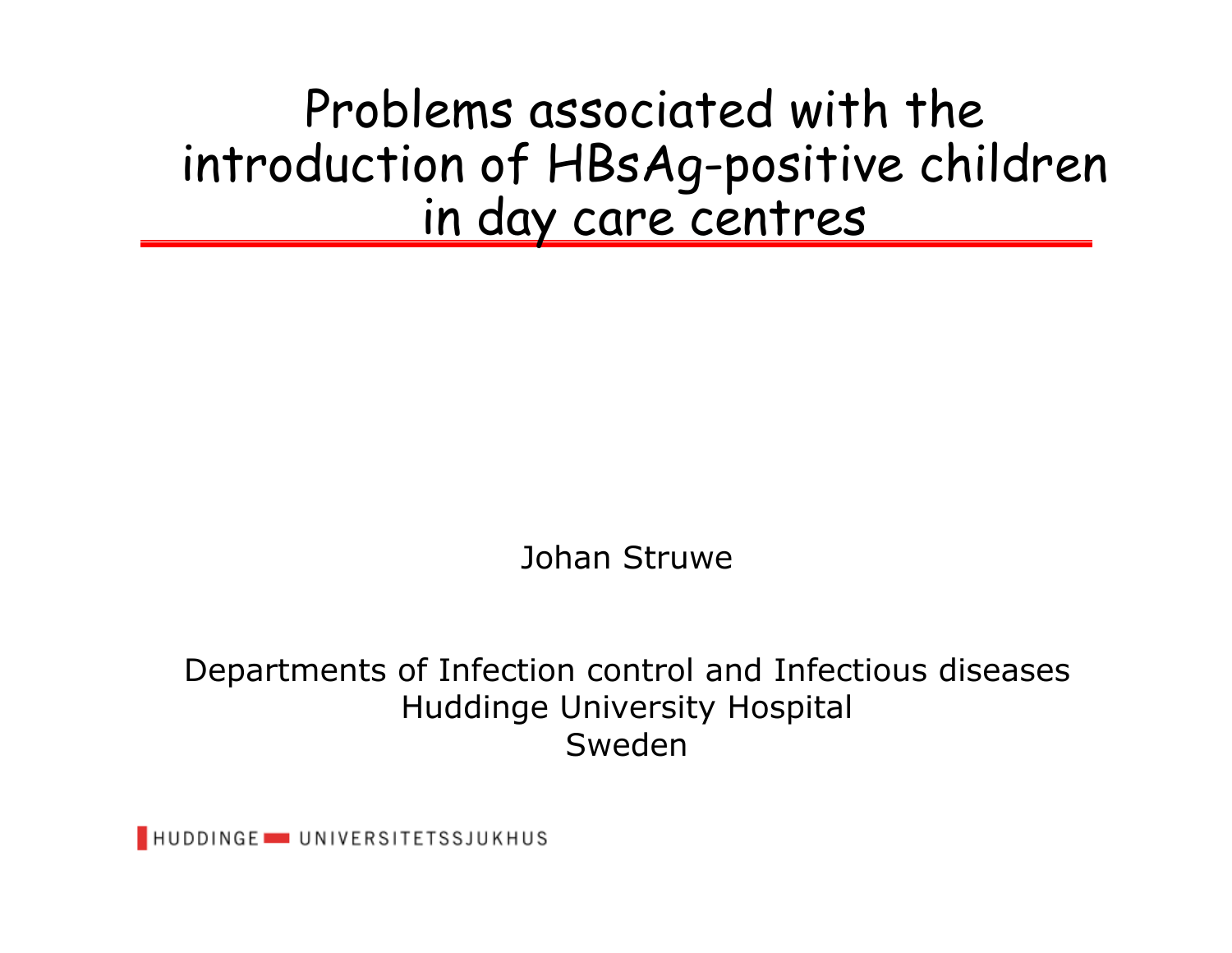## Swedish National recommendations for HBsAg + children

| Age         | Day care           | Vaccination        |  |
|-------------|--------------------|--------------------|--|
| $<$ 3 years | Family group       | Staff and children |  |
| 3-5 years   | According to needs | $\overline{?}$     |  |
| $>$ 5 years | No restriction     |                    |  |

...so how big is the problem ?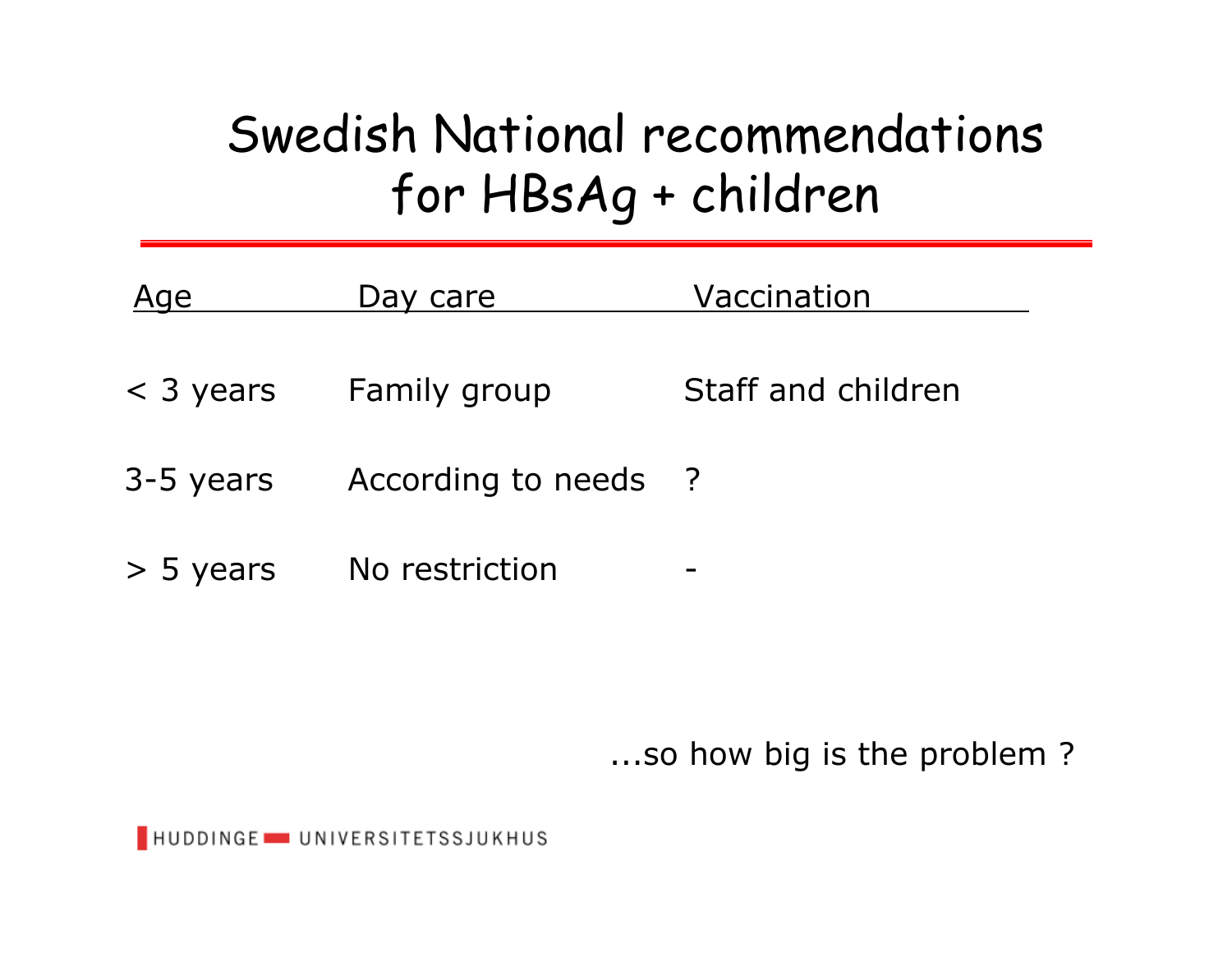#### Notified chronic HBV carrying children in Sweden



Data from Ragnhild Janzon, Swedish National institute for Infection Control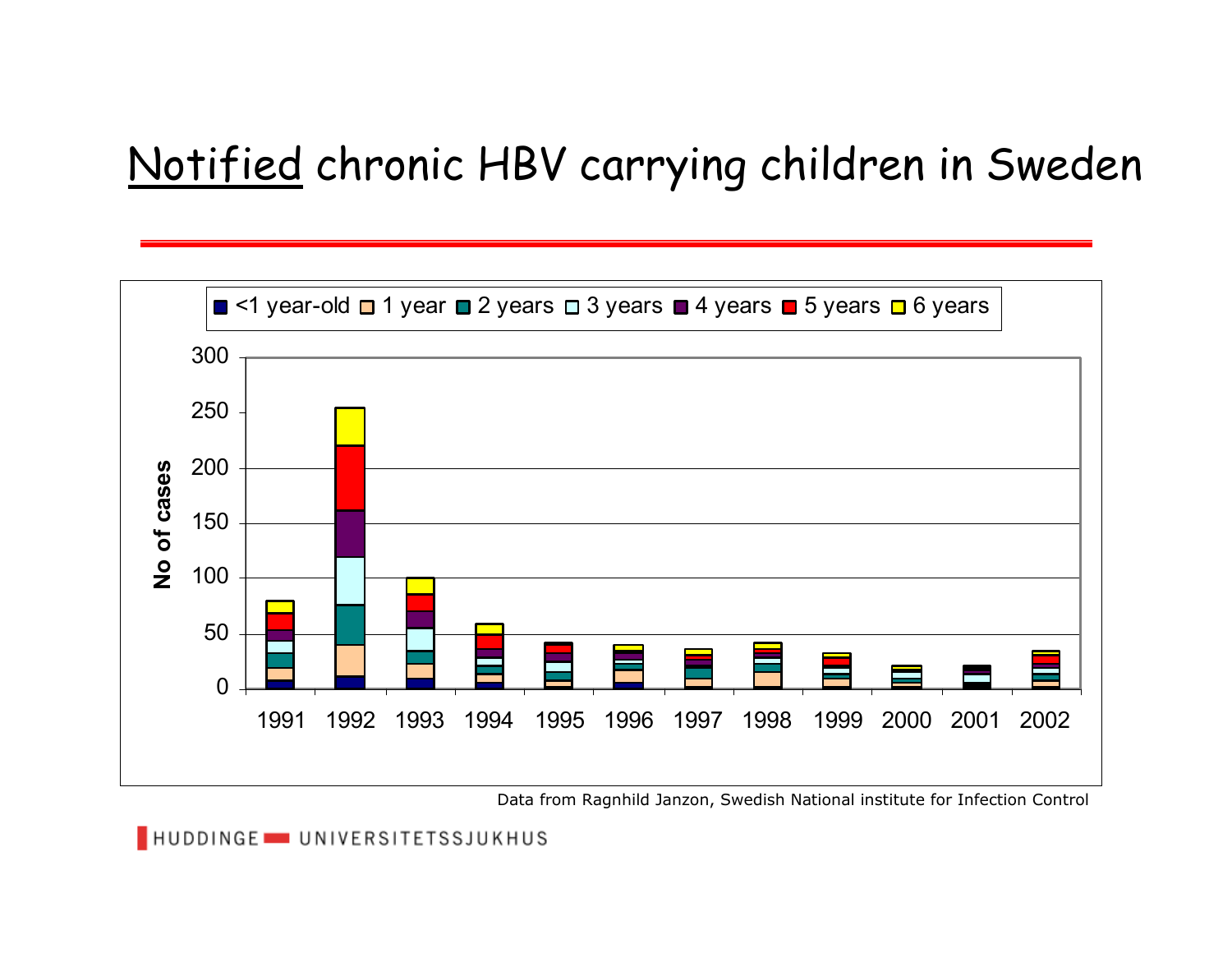## Acute HBV cases in Swedish children 1991-2002

33 cases, 6 infected in Sweden:

3 with foreign origin;

- 5 year-old infected in day care
- 1-year vertical
- 2-year unknown

3 with Swedish origin;

- 5 year-old sister (adopted carrier)
- 5 year-old unknown ? (step father chronic carrier)
- 3-year probably nosocomial

Data from Ragnhild Janzon, Swedish National institute for Infection Control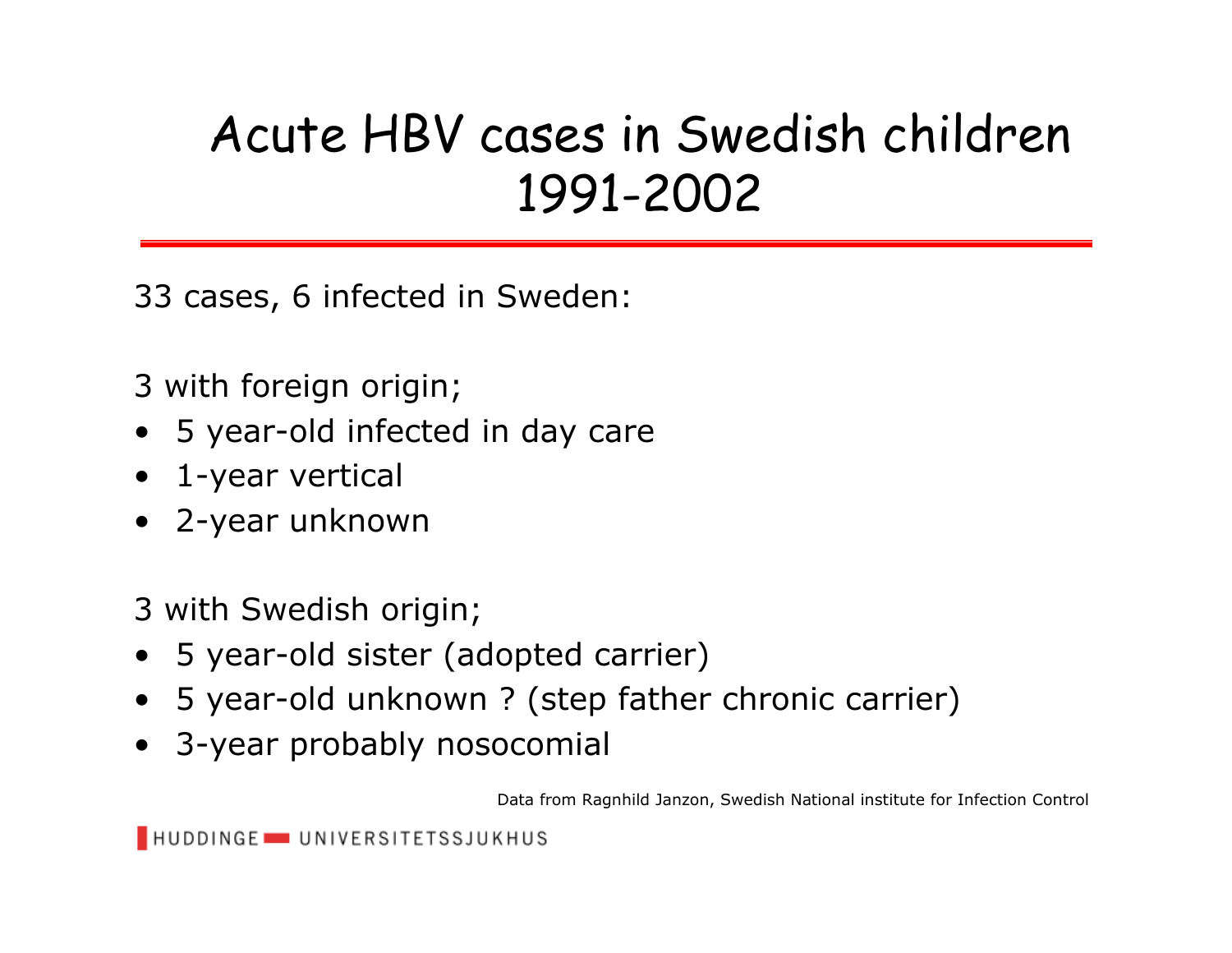#### Implementation/ interpretation of Swedish National recommendations for HBsAg + children in 21 counties

| Vaccination                                                           | <b>Family group</b> | Kindergarten |
|-----------------------------------------------------------------------|---------------------|--------------|
| Always, whole group<br>$\boldsymbol{\prime\prime}$<br>, limit to ward | 12                  | 2<br>8       |
| Carrier 2-5 years old                                                 | 6                   | 11           |
| No vaccination<br>No answer                                           | 1<br>$\overline{2}$ |              |

Insulander, Meeuwisse and Holmberg, unpublished data 2001

Where is the consensus ?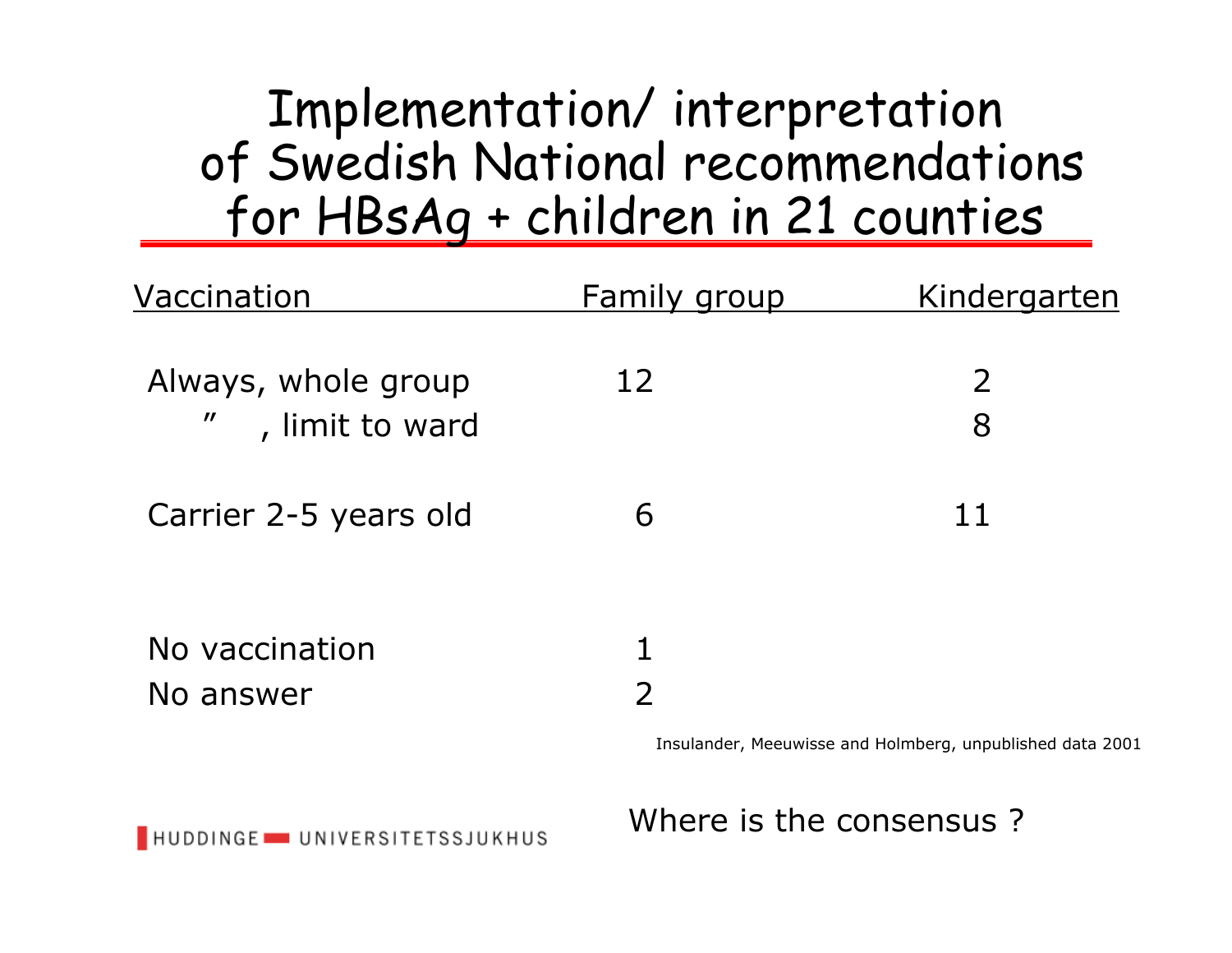### Information a prerequisite

Information by medical professionals after informed consent from parents, but... Child has the right to remain anonymous

Information to

- Staff
- Other parents

Which means ...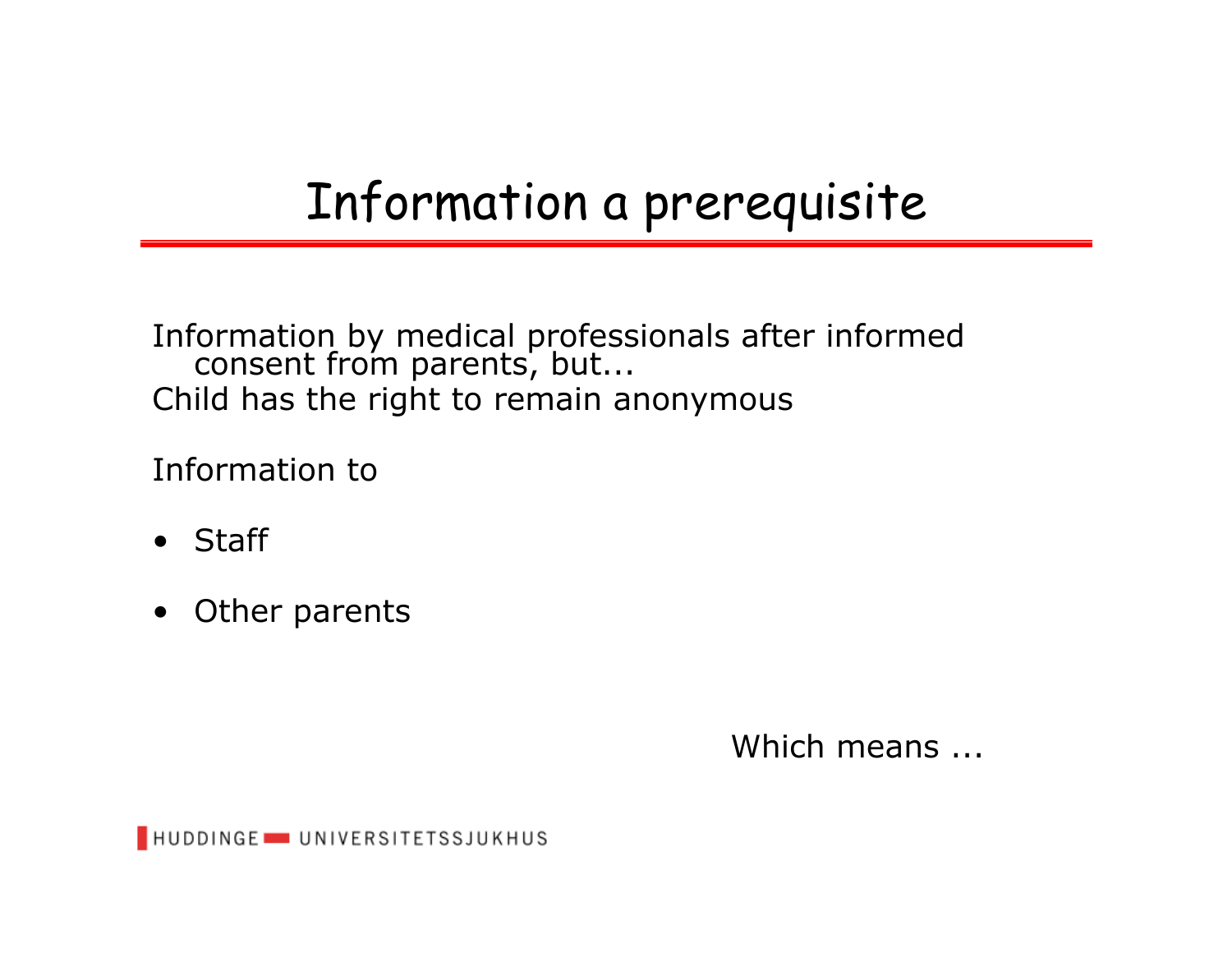# If you are lucky...

30 children

times

2 meetings (evenings of course)

times

2 hours for meeting and 2 hours for travel

times

salary for 1-2 medical staff

Sum: at least 240 hours = 6 working weeks =  $110.000$  KrSEK =  $\,$ vaccine doses for > 200 children, that is before vaccination even has started !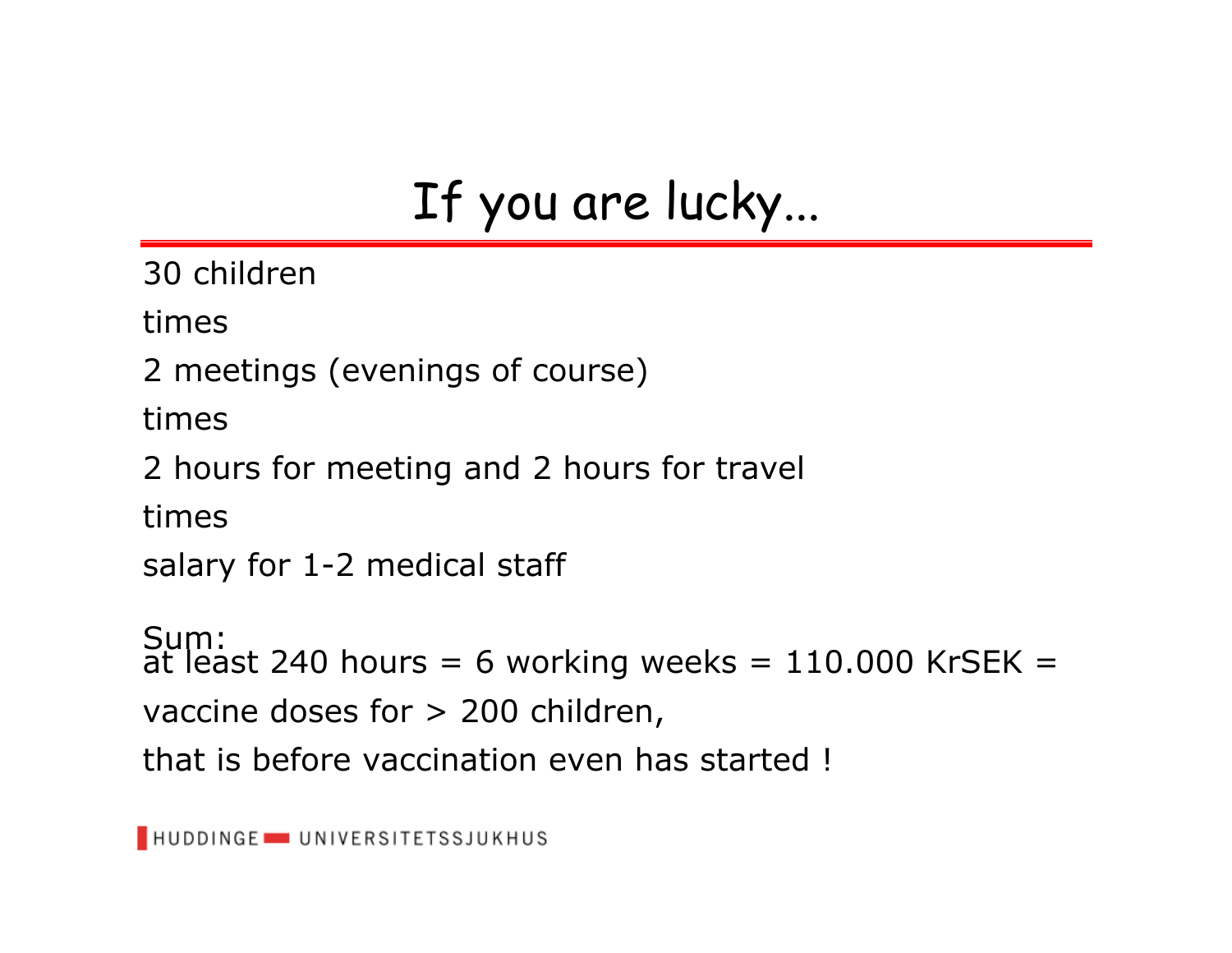## Comments and questions from staff

- What about my own children ?
- Is the vaccine effective ?
- What if I´m a non-responder ?
- Is the vaccine safe ?
- I refuse to work with this !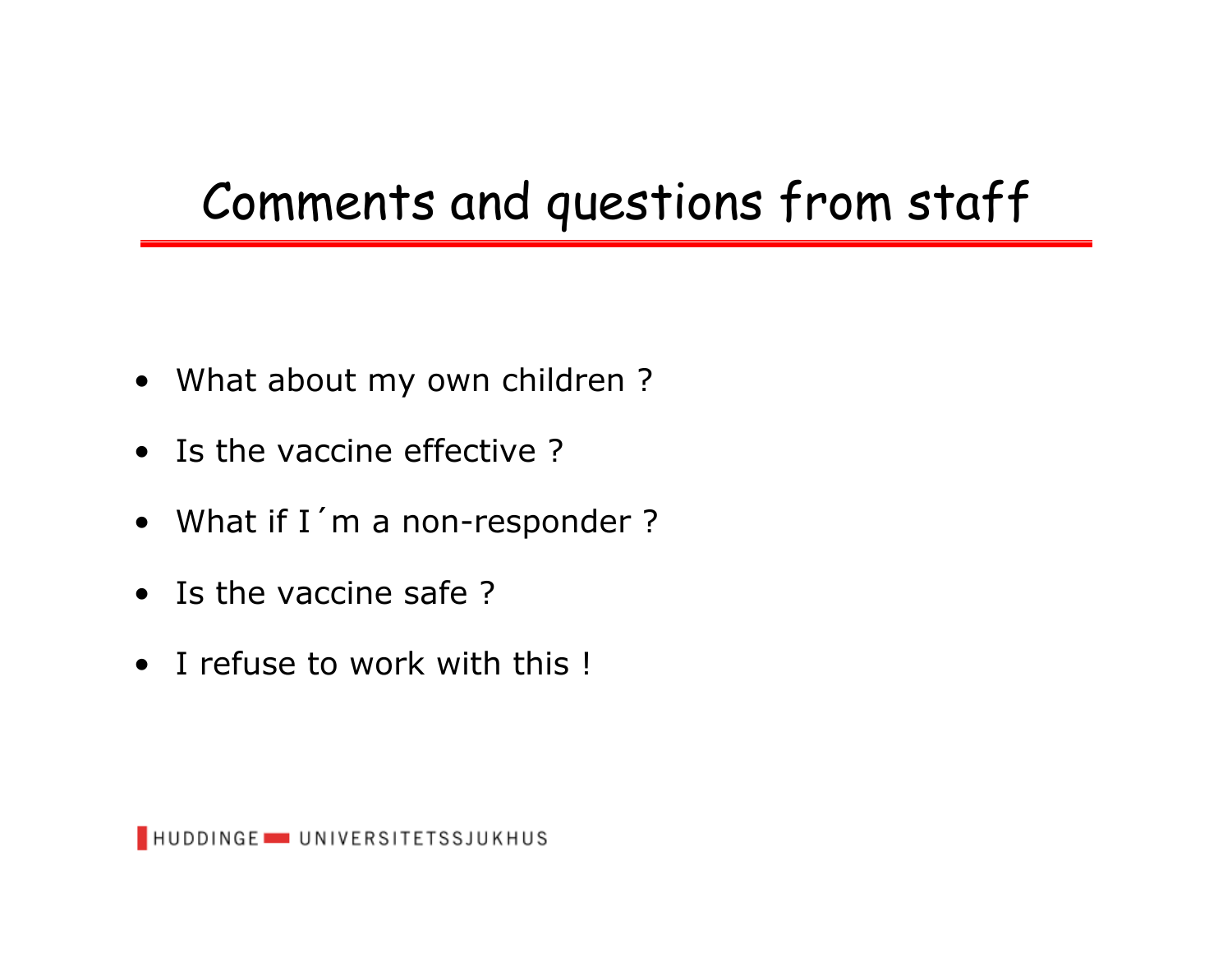# Questions from parents

The carrier should be anonymous, but...

- If a new (foreign) child is introduced who can it be ?
- Why vaccinate my child ?
- •Why NOT vaccinate all children – the play together outdoors ?
- Should neighbours and relatives be vaccinated ?
- Is the vaccine effective ?
- Is the vaccine safe ?
- $\bullet$  Why no antibody test ? How can you know that my child is protected ?
- Etc...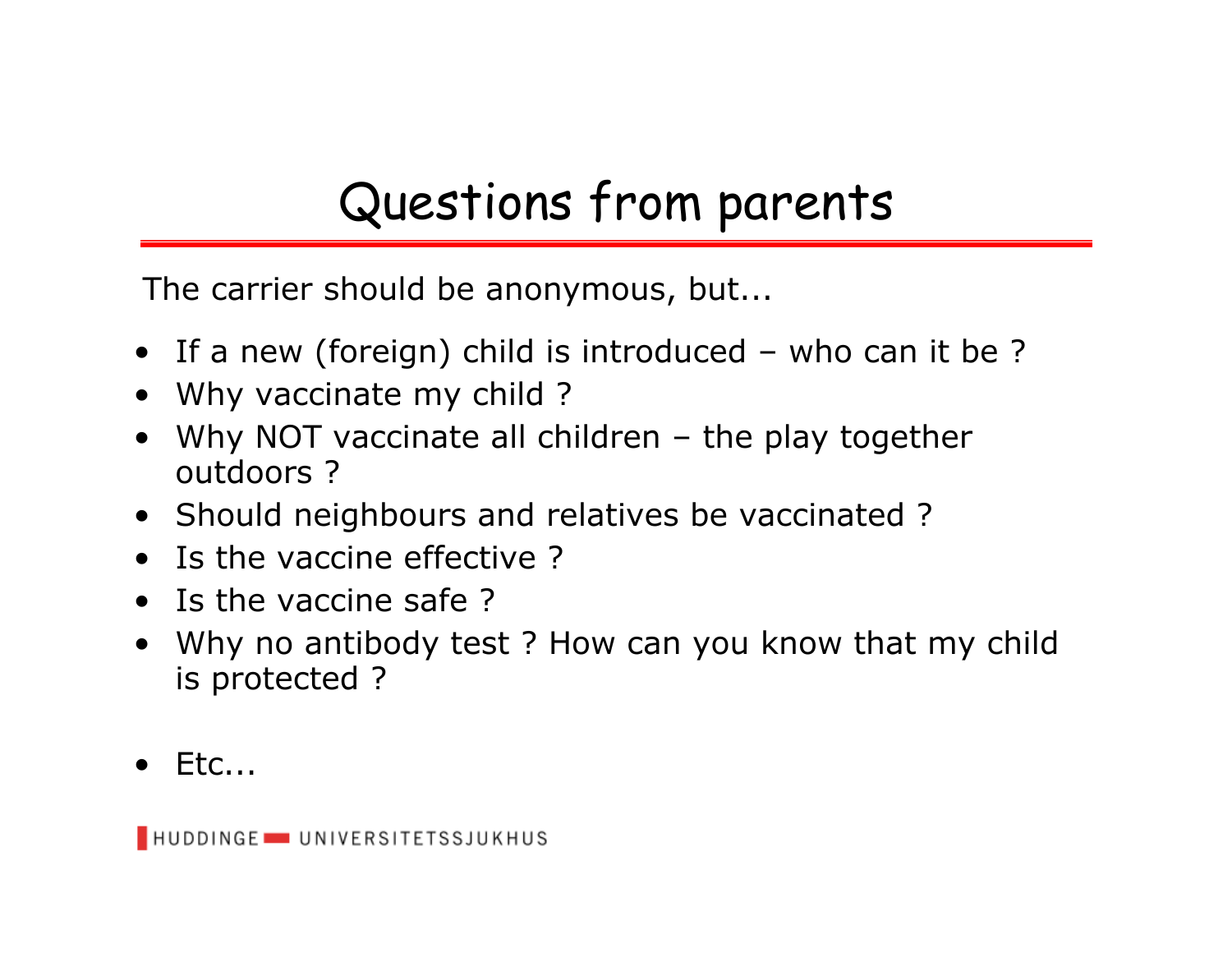### Are all HBV-carriers treated equal ? Offered vaccination ?

Immigrants and refugees

Adopted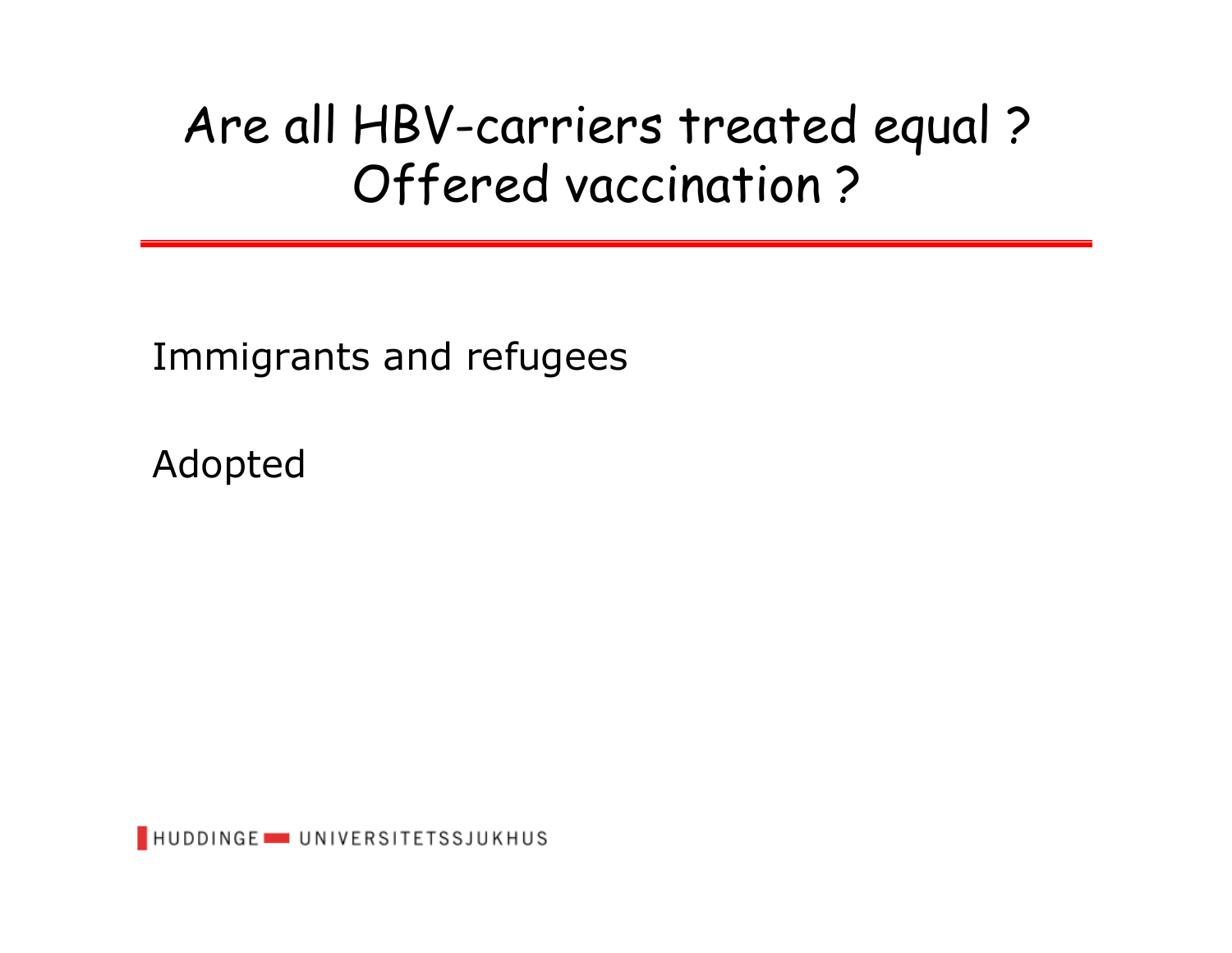#### Consequences

Waiting for information and vaccination

No day care

Mobbing

- in day-care
- from neighbours

some families have been forced to move...